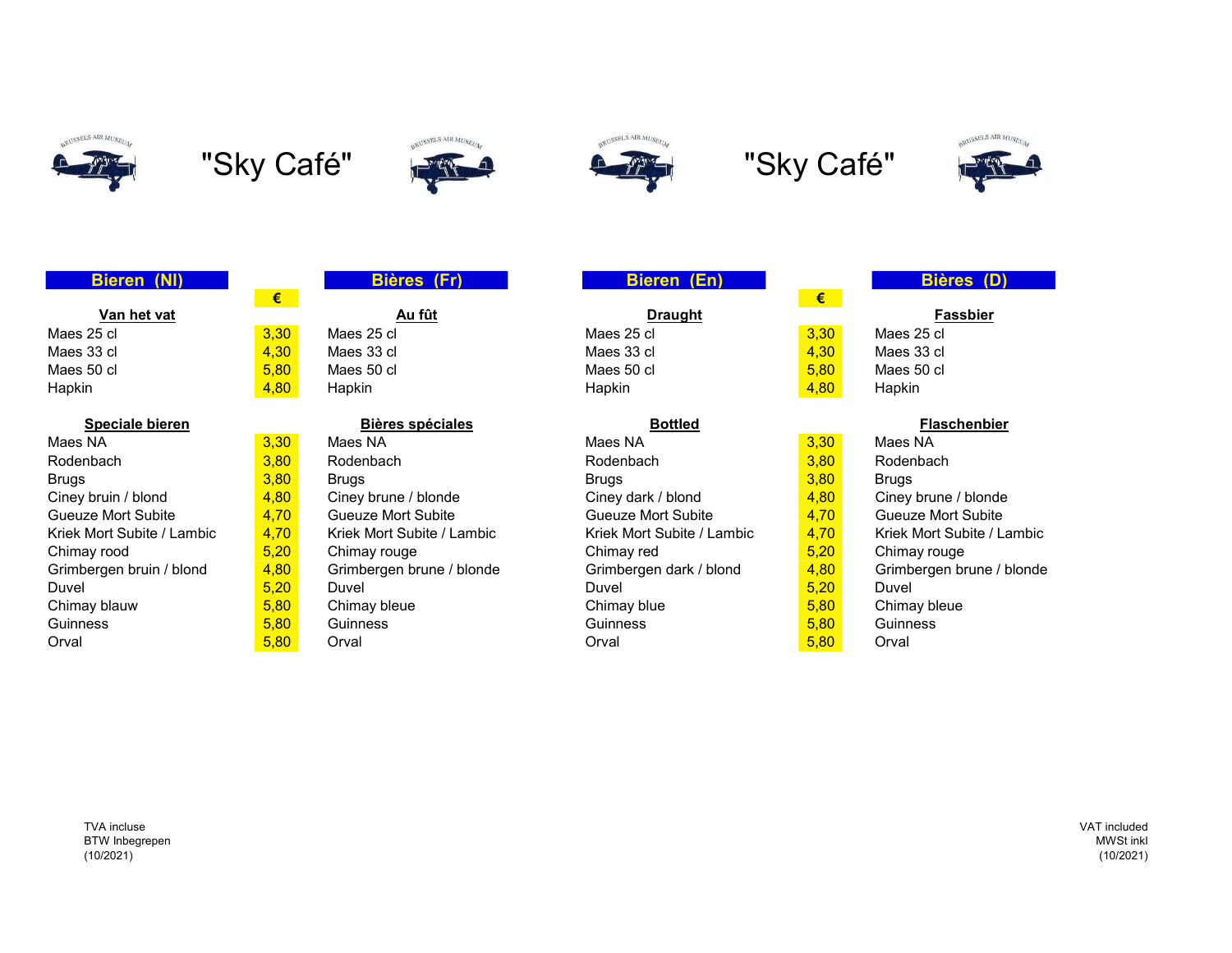

| Frisdranken (NI)                  |                |
|-----------------------------------|----------------|
| Ginstberg citroen limonade        |                |
| Chaudfontaine gewoon water (50 cl |                |
| Chaudfontaine bruisend (50 cl)    |                |
| M. Maid sinaasappel-appel         | $222$<br>$22$  |
| M. Maid Multi<br>Fristi           | $\overline{2}$ |
| Nordic Tonic                      | $\overline{2}$ |
| Cecemel                           | $\overline{2}$ |
| Glas melk                         | $\overline{1}$ |
| Grenadine / Munt                  | 0              |
| <b>Blikjes</b>                    |                |
| Coca Cola                         | $\overline{c}$ |
| Coca Cola zero                    | $\frac{2}{2}$  |
| Fanta orange                      |                |
| Lipton Ice Tea                    | $\overline{2}$ |
| Lipton Ice Tea green / Peach      | $\overline{2}$ |
| Sprite                            | 2              |
| <b>Warme dranken</b>              |                |
| Koffie / Decafeïne                | $\overline{c}$ |
| Hotcemel                          | $\overline{2}$ |
| Thee                              | $\overline{2}$ |
| Kruidenthee                       | $\overline{a}$ |
| Chocolatino                       | 3              |
| Capuccino                         | 3              |
| Koffie verkeerd                   | 3              |



**Boissons non<br>alcoolisées (Fr)** 

# <mark>.,00</mark> Ginstberg citron<br><u>1,40</u> Chaudfontaine Plat (50 cl) Chau

- <mark>.,30</mark> M. Maid orange-pomme M. Maid orange-pomme M. Maid orange-pomme M. Maid Orange-Apple 2,30 M. Ma<br>2,<mark>30</mark> M. Maid Multi <mark>,60</mark> Grenadine / Menthe supplement Grenadine / Menthe supple 1,<mark>50 Coca Cola 2,50 Coca Cola 2,50 Coca</mark><br>1,<mark>50</mark> Coca Cola zero 2,50 Coca Coca 2,50 Coca Lipton Ice Tea green / Peach 2,50 Lipton Ice Tea green / Peach Lipton Ice Tea green / Peach 2,50 Lipton Ice Tea green / Peach **Boissons chaudes** Koffie / Decafeïne 2,60 Café / Décaféïné Coffee / Decaffeinated 2,60 Kaffee
- 
- 
- 
- 

| SELS AIR MUSEUM |
|-----------------|
|                 |
|                 |





|                                                      |                                 | Soft drinks (En)                  |      | alkoholfreie Getränke (D)                            |
|------------------------------------------------------|---------------------------------|-----------------------------------|------|------------------------------------------------------|
| 2,00                                                 | Ginstberg citron                | Ginstberg lemon                   | 2,00 | Ginstberg zitrone                                    |
| Chaudfontaine gewoon water (50 cl <mark> 2,40</mark> | Chaudfontaine Plat (50 cl)      | Chaudfontaine still water (50 cl) | 2,40 | Chaudfontaine Leitungwasser (50 cl)                  |
| 2,40                                                 | Chaudfontaine Pétillant (50 cl) |                                   | 2,40 | Chaudfontaine Spruddelwasser (50 cl)                 |
| 2,30                                                 | M. Maid orange-pomme            | M. Maid orange-apple              | 2,30 | M. Maid Orange-Apfel                                 |
| 2,30                                                 | M. Maid Multi                   | M. Maid Multi                     |      | M. Maid Multi                                        |
| 2,50                                                 | Fristi                          | Fristi                            |      | Fristi                                               |
| 2,60                                                 | Nordic Tonic                    | Nordic Tonic                      | 2,60 | Nordic Tonic                                         |
| 2,80                                                 | Cécémel                         | Cecemel                           | 2,80 | Cecemel                                              |
| 1,60                                                 | Verre de lait                   | Glass of milk                     | 1,60 | Glas Milch                                           |
| 0,60                                                 | Grenadine / Menthe              | supplement Grenadine / Munt       | 0,60 | supplement Grenadine / Minze                         |
|                                                      | <b>Canettes</b>                 | <b>Cans</b>                       |      | <b>Cans</b>                                          |
| 2,50                                                 | Coca Cola                       | Coca Cola                         | 2,50 | Coca Cola                                            |
| 2,50                                                 | Coca Cola zero                  | Coca Cola zero                    | 2,50 | Coca Cola zero                                       |
| 2,50                                                 | Fanta orange                    | Fanta orange                      | 2,50 | Fanta orange                                         |
| 2,50                                                 | Lipton Ice Tea                  | Lipton Ice Tea                    | 2,50 | Lipton Ice Tea                                       |
| 2,50                                                 | Lipton Ice Tea green / Peach    | Lipton Ice Tea green / Peach      | 2,50 | Lipton Ice Tea green / Peach                         |
| 2,50                                                 | Sprite                          | Sprite                            | 2,50 | Sprite                                               |
|                                                      | <b>Boissons chaudes</b>         | <b>Warm drinks</b>                |      | <b>Warme Getränke</b>                                |
| 2,60                                                 | Café / Décaféïné                | Coffee / Decaffeinated            | 2,60 | Kaffee                                               |
| 2,60                                                 | Hotcémel                        | Hot chocolate                     | 2,60 | Koffeinfrei Kaffee                                   |
| 2,60                                                 | Thé                             | Tea                               | 2,60 | Tee                                                  |
| 2,60                                                 | Tisane                          | Herb tea                          | 2,60 | Kräutertee                                           |
| 3,10                                                 | Chocolatino                     | Chocolatino                       | 3,10 | Chocolatino                                          |
| 3,10                                                 | Capuccino                       | Capuccino                         | 3,10 | Capuccino                                            |
| 3,60                                                 | Lait russe                      | Coffee with hot milk              | 3,60 | Kaffee verkehrt                                      |
|                                                      |                                 | alcoolisées (Fr)                  |      | Chaudfontaine sparkling water (50 cl<br>2,10<br>2,50 |

TVA incluse BTW inbegrepen (10/2021)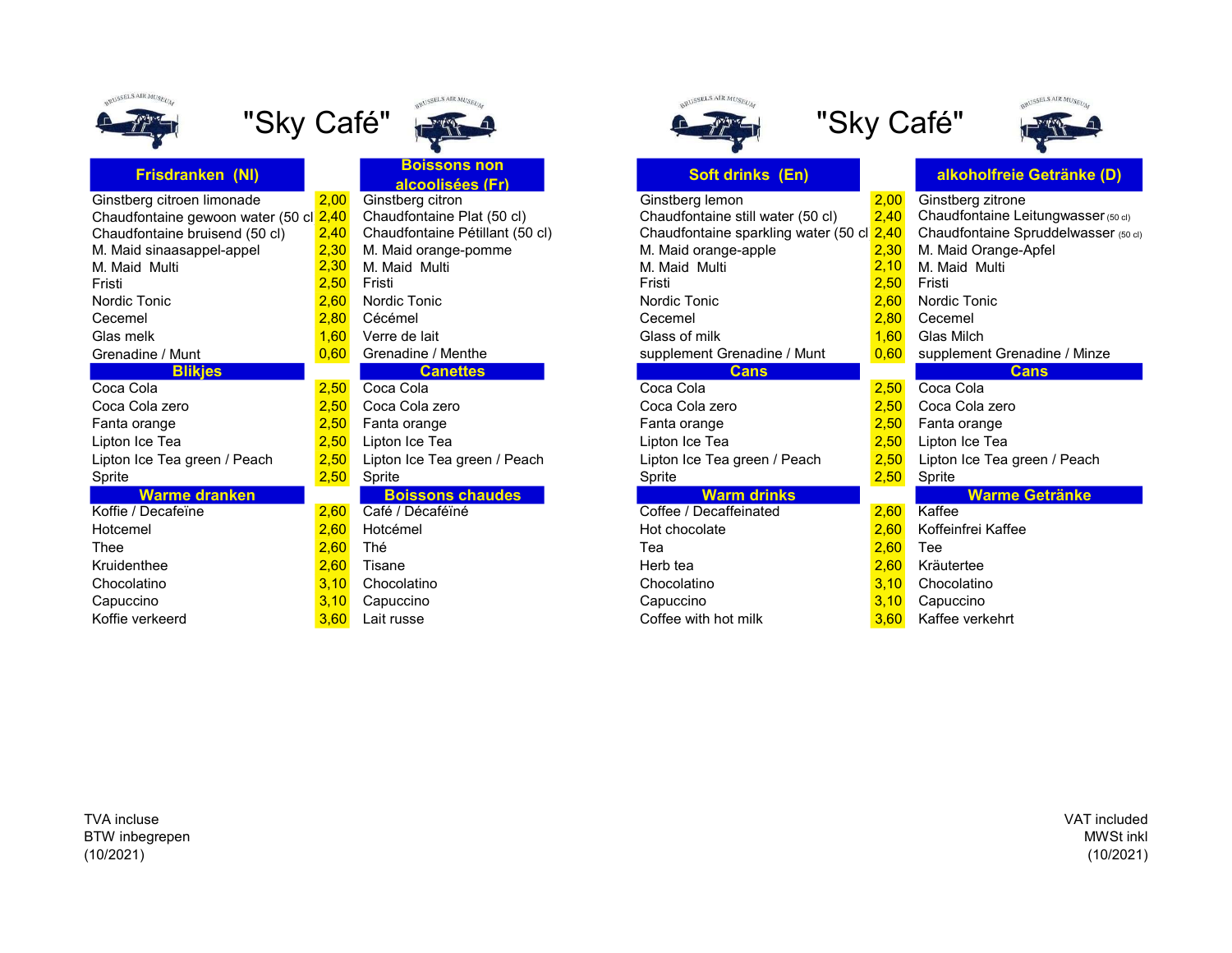RUSSELS AIR MUSEUL

| Witte wijn      |       | Vin blanc       | White wine      |       | W <sub>c</sub> |
|-----------------|-------|-----------------|-----------------|-------|----------------|
| Glas            | 3,80  | Verre           | Glass           | 3,80  |                |
| Karaf 1/4       | 6,30  | Carafe 1/4      | Carafe 1/4      | 6,30  |                |
| Karaf 1/2       | 11,30 | Carafe 1/2      | Carafe 1/2      | 11,30 |                |
| Fles 3/4        | 16,80 | Bouteille 3/4   | Bottle 3/4      | 16,80 |                |
| Rode wijn       |       | Vin rouge       | Red wine        |       | Ro             |
| Glas            | 3,80  | Verre           | Glass           | 3,80  |                |
| Karaf 1/4       | 6,30  | Carafe 1/4      | Carafe 1/4      | 6,30  |                |
| Karaf 1/2       | 11,30 | Carafe 1/2      | Carafe 1/2      | 11,30 |                |
| Fles 3/4        | 16,80 | Bouteille 3/4   | Bottle 3/4      | 16,80 |                |
| Rosé wijn       |       | Vin rosé        | Rosé wine       |       | Ro             |
| Glas            | 3,80  | Verre           | Glass           | 3,80  |                |
| Karaf 1/4       | 6,30  | Carafe 1/4      | Carafe 1/4      | 6,30  |                |
| Karaf 1/2       | 11,30 | Carafe 1/2      | Carafe 1/2      | 11,30 |                |
| Fles 3/4        | 16,80 | Bouteille 3/4   | Bottle 3/4      | 16,80 |                |
| Strongbow cidre | 4,50  | Strongbow cidre | Strongbow cidre | 4,50  | Str            |
| Martini wit     | 4,50  | Martini blanc   | Martini white   | 4,50  | Ma             |
| Martini rood    | 4,50  | Martini rouge   | Martini red     | 4,50  | Ma             |
| Porto wit       | 4,50  | Porto blanc     | Porto white     | 4,50  | Po             |
| Porto rood      | 4,50  | Porto rouge     | Porto red       | 4,50  | Po             |
| Sherry          | 4,50  | Sherry          | Sherry          | 4,50  | Sh             |
| Kir             | 4,50  | Kir             | Kir             | 4,50  | Kir            |



# Vijnen – Aperitieven (NI) Vins – Apéritifs (Fr) Wine – Aperitif (En) Wein – Aperitif (D)<br>De Carlo de Carlo de Carlo de Carlo de Carlo de Carlo de Carlo de Carlo de Carlo de Carlo de Carlo de Carlo de € €

- 
- ational Strongbow cidre 1980 Strongbow character Strongbow character Strongbow c<br>attending the Strongbow Control of the Strongbow character Strongbow cidensis of the Strongbow character Strong<br>Strong Martini blanc





|                 |                 | ≂.    |                 |                 | ≂.    |                 |
|-----------------|-----------------|-------|-----------------|-----------------|-------|-----------------|
| Witte wijn      |                 |       | Vin blanc       | White wine      |       | Weisswein       |
|                 | Glas            | 3,80  | Verre           | Glass           | 3,80  | Glas            |
|                 | Karaf 1/4       | 6,30  | Carafe 1/4      | Carafe 1/4      | 6,30  | Karaffe 1/4     |
|                 | Karaf 1/2       | 11,30 | Carafe 1/2      | Carafe 1/2      | 11,30 | Karaffe 1/2     |
|                 | Fles 3/4        | 16,80 | Bouteille 3/4   | Bottle 3/4      | 16,80 | Flasche 3/4     |
| Rode wijn       |                 |       | Vin rouge       | Red wine        |       | Rowein          |
|                 | Glas            | 3,80  | Verre           | Glass           | 3,80  | Glas            |
|                 | Karaf 1/4       | 6,30  | Carafe 1/4      | Carafe 1/4      | 6,30  | Karaffe 1/4     |
|                 | Karaf 1/2       | 11,30 | Carafe 1/2      | Carafe 1/2      | 11,30 | Karaffe 1/2     |
|                 | Fles 3/4        | 16,80 | Bouteille 3/4   | Bottle 3/4      | 16,80 | Flasche 3/4     |
| Rosé wijn       |                 |       | Vin rosé        | Rosé wine       |       | Roséwein        |
|                 | Glas            | 3,80  | Verre           | Glass           | 3,80  | Glas            |
|                 | Karaf 1/4       | 6,30  | Carafe 1/4      | Carafe 1/4      | 6,30  | Karaffe 1/4     |
|                 | Karaf 1/2       | 11,30 | Carafe 1/2      | Carafe 1/2      | 11,30 | Karaffe 1/2     |
|                 | <b>Fles 3/4</b> | 16,80 | Bouteille 3/4   | Bottle 3/4      | 16,80 | Flasche 3/4     |
| Strongbow cidre |                 | 4,50  | Strongbow cidre | Strongbow cidre | 4,50  | Strongbow cidre |
| Martini wit     |                 | 4,50  | Martini blanc   | Martini white   | 4,50  | Martini weiss   |
| Martini rood    |                 | 4,50  | Martini rouge   | Martini red     | 4,50  | Martini rot     |
| Porto wit       |                 | 4,50  | Porto blanc     | Porto white     | 4,50  | Porto weiss     |
| Porto rood      |                 | 4,50  | Porto rouge     | Porto red       | 4,50  | Porto rot       |
| Sherry          |                 | 4,50  | Sherry          | Sherry          | 4,50  | Sherry          |
|                 |                 |       |                 |                 |       |                 |

Cava Masia de la Luz 26,50 Cava Masia de la Luz Cava Masia de la Luz 26,50 Cava Masia de la Luz

TVA incluse BTW inbegrepen (10/2021)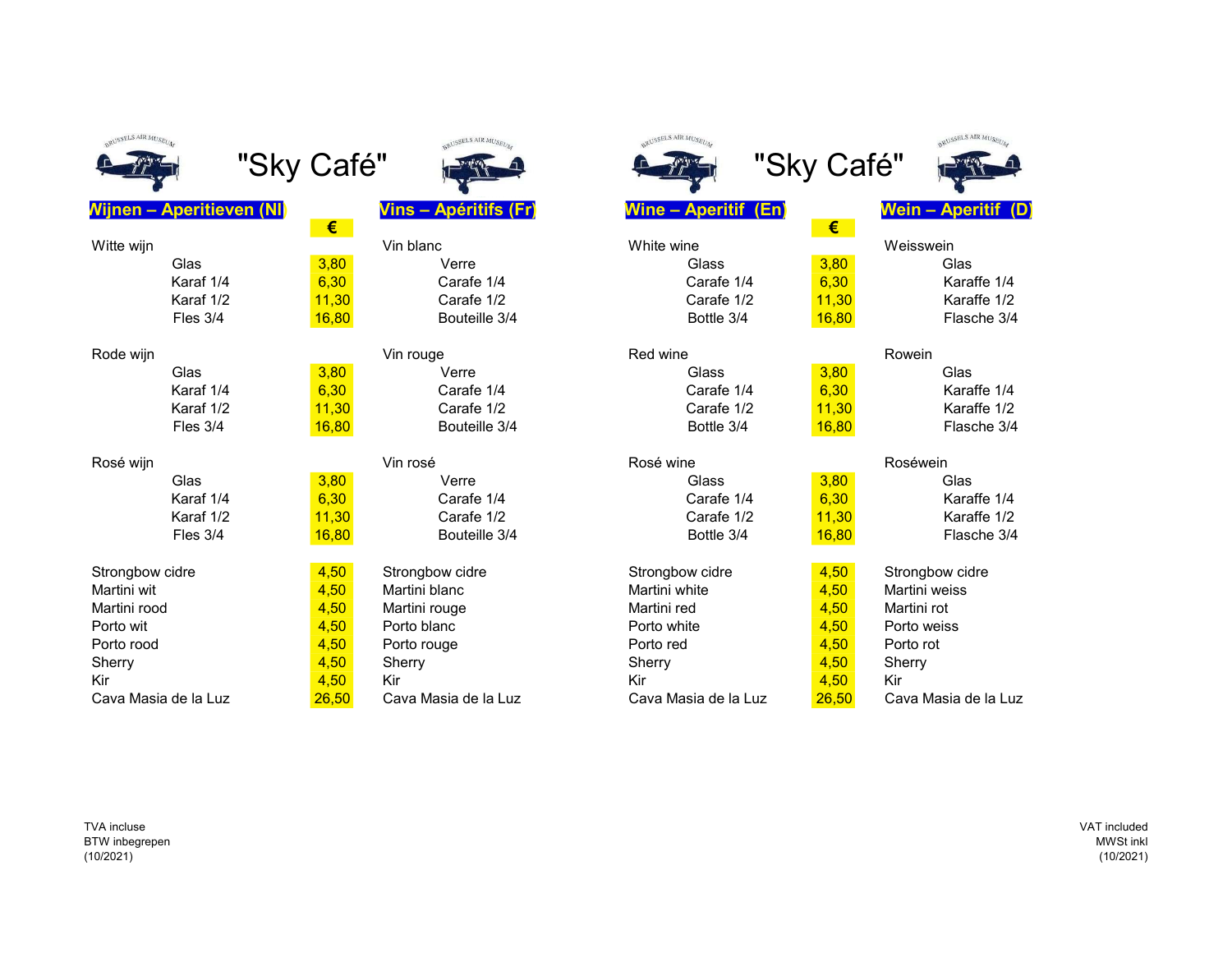

| Sandwiches (NI)              |      |
|------------------------------|------|
| 1/3 stokbrood                | €    |
| Kaas                         | 3,50 |
| Ham                          | 3,50 |
| Salami                       | 3,50 |
| Tonijn mayonnaise            | 3,50 |
| Tonijn pikante saus          | 4,00 |
| <b>Kip Andalousie</b>        | 4,00 |
| Kip curry                    | 4,00 |
| Gewone kipsalade             | 4,00 |
| Krab mayonnaise              | 4,00 |
| Kaas en ham of salami        | 4,00 |
| <b>Brie</b>                  | 4,00 |
| Gerookte zalm                | 4,90 |
| Supplement rauwe groenten    | 0,60 |
| Club kaas <b>OF</b> ham      | 4,50 |
| Club salami OF tonijn        | 4,50 |
| Club tonijn pikant           | 5,00 |
| Club kip Andalousie OF curry | 5,00 |
| Club gewone kipsalade        | 5,00 |
| Club krab                    | 5,00 |
| Club kaas EN ham             | 5,00 |
| Club féta                    | 5,00 |
| Club gerookte zalm           | 5,90 |
| <b>Kleine schotels (NI)</b>  |      |
| Dagsoep (met brood)          | 4,50 |
| Croque monsieur              | 8,10 |
| Croque kaas                  | 8,10 |
| Crogue Howaï                 | 9F   |





- 
- 
- 
- Crabe mayonnaise 4,000 Crab mayonnaise Crab mayonnaise Crab mayonnaise 6,00 Krabben mayonnaise 4,00 Krabben ma
- Fromage et jambon ou salami **4,00 Kham or salami Cheese**
- 
- 
- Supplément crudités Supplément crudités Supplément crudités<br>
Supplement Rohgemüseum Rohgemüseum Rohgemüseum Rohgemüseum Rohgemüseum Rohgemüseum Rohgemüseum Rohgemüseum Ro Club jambon **OU** fromage Club is Club cheese Club cheese Club schinkens of Club schinkens Club Schinkens of Club Schinkens of Club Schinkens Club Schinkens of Club Schinkens of Club Schinkens of Club Schinkens of Club Schi Club salami OU thon
- 
- 
- Club Poulet nature 5,000 Club Club Club Club Club Club Club Einfacher Hühnersalat 5,00 Club Einfacher Hühnersala
- 
- Club fromage ET jambon Club cheese and ham 5,000 Club cheese and ham 5,000 Club C
- -

# **Petits plats (Fr) Small dishes (Fr) Small Small Small Small Small Small Small Small Small Small Small Small Small Small Small Small Small Small Small Small Small Small Small Small Small Small Small Small Small Small Small**

- Potage du jour (avec pain) Soup of the Soup of the day (with Brotage in Brot) Soup of the day (mit Broth) Brot Croque fromage Toaste<br>Croque Hawaï Toaste
- 

| $1K$ MI text  |
|---------------|
| $\frac{1}{2}$ |
|               |





| <b>Sandwiches (NI)</b>         |            | <b>Sandwiches (Fr)</b>       | <b>Sandwiches (En)</b>           |      | <b>Sandwiches (D)</b>             |
|--------------------------------|------------|------------------------------|----------------------------------|------|-----------------------------------|
| 1/3 stokbrood                  | $\epsilon$ | 1/3 baguette                 | 1/3 baguette                     | €    | 1/3 baguette                      |
| Ƙaas                           | 3,50       | Fromage                      | Cheese                           | 3,50 | Käse                              |
| Ham                            | 3,50       | Jambon                       | Ham                              | 3,50 | Schinken                          |
| Salami                         | 3,50       | Salami                       | Salami                           | 3,50 | Salami                            |
| Tonijn mayonnaise              | 3,50       | Thon mayonnaise              | Tuna fish mayonnaise             | 3,50 | Thunfisch mayonnaise              |
| Tonijn pikante saus            | 4,00       | Thon sauce piquante          | Spicy tuna fish                  | 4,00 | Pikanter thunfisch                |
| Kip Andalousie                 | 4,00       | Poulet andalou               | Chicken Andalousia               | 4,00 | Hühner Andalousia                 |
| Kip curry                      | 4,00       | Poulet curry                 | Chicken curry                    | 4,00 | Hühner mit curry                  |
| Gewone kipsalade               | 4,00       | Poulet nature                | Chicken salad                    | 4,00 | Einfacher Hühnersalat             |
| Krab mayonnaise                | 4,00       | Crabe mayonnaise             | Crab mayonnaise                  | 4,00 | Krabben mayonnaise                |
| Kaas en ham of salami          | 4,00       | Fromage et jambon ou salami  | Cheese and ham or salami         | 4,00 | Käse und Schinken oder salami     |
| Brie                           | 4,00       | <b>Brie</b>                  | <b>Cheese Brie</b>               | 4,00 | Käse Brie                         |
| Gerookte zalm                  | 4,90       | Saumon fumé                  | Smoked salmon                    | 4,90 | <b>Räucherlachs</b>               |
| Supplement rauwe groenten 0,60 |            | Supplément crudités          | Supplement raw veget.            | 0,60 | Supplement Rohgemüse              |
| Club kaas <b>OF</b> ham        | 4,50       | Club jambon OU fromage       | Club cheese OR ham               | 4,50 | Club Käse oder Schinken           |
| Club salami OF tonijn          | 4,50       | Club salami OU thon          | Club salami OR tuna fish         | 4,50 | Club Salami oder Thunfisch        |
| Club tonijn pikant             | 5,00       | Club thon piquant            | Club spicy tuna fish             | 4,60 | Club pikanter Thunfisch           |
| Club kip Andalousie OF curry   | 5,00       | Club poulet andalou OU curry | Club chicken andalousia OR curry | 5,00 | Club Hühner Andalousia oder curry |
| Club gewone kipsalade          | 5,00       | Club Poulet nature           | Club ckicken salad               | 5,00 | Club Einfacher Hühnersalat        |
| Club krab                      | 5.00       | Club crabe                   | Club crab                        | 5,00 | Club Krabben                      |
| Club kaas <b>EN</b> ham        | 5,00       | Club fromage ET jambon       | Club cheese and ham              | 5,00 | Club Käse und schinken            |
| Club féta                      | 5.00       | Club féta                    | Club féta                        | 5,00 | Club Feta                         |
| Club gerookte zalm             | 5,90       | Club saumon fumé             | Club smoked salmon               | 5,90 | Club Räucherlachs                 |
| Kleine schotels (NI)           |            | <b>Petits plats (Fr)</b>     | <b>Small dishes (En)</b>         |      | <b>Kleine Plätter (D)</b>         |
| Dagsoep (met brood)            | 4,50       | Potage du jour (avec pain)   | Soup of the day (with bread)     | 4,50 | Tagesuppe (mit Brot)              |
| Croque monsieur                | 8,10       | Croque monsieur              | Toasted ham and cheese           | 8,10 | Tosti mit Käse und Schinken       |
| Croque kaas                    | 8.10       | Croque fromage               | <b>Toasted cheese</b>            | 8,10 | Tosti mit Käse                    |
| Croque Hawaï                   | 8,50       | Croque Hawaï                 | Toasted Hawaï                    | 8,50 | Tosti Hawaï                       |